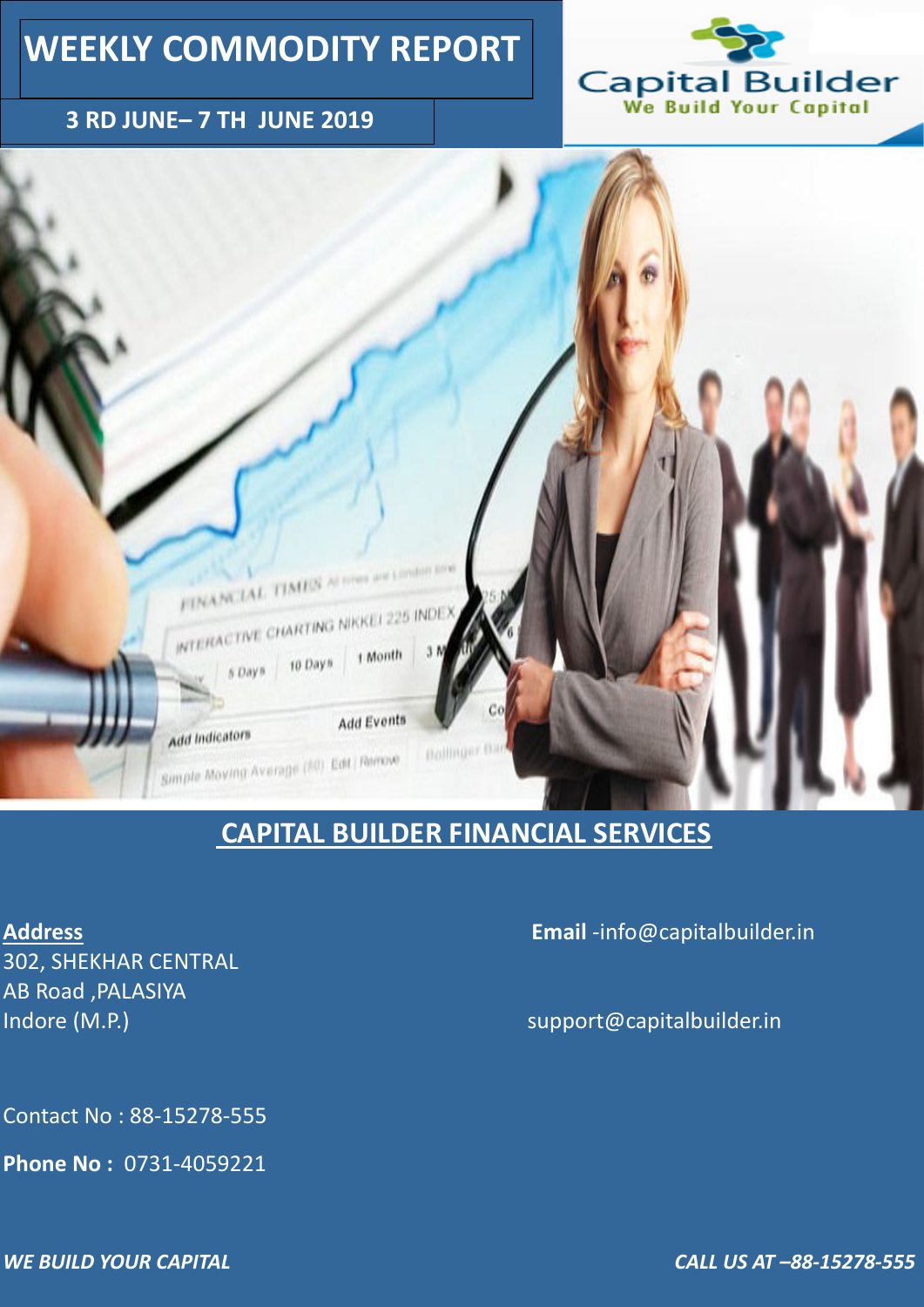| <b>WEEKLY SUPPORT &amp; RESISTANCE</b>     |                                                 |        |              |              |              |        |
|--------------------------------------------|-------------------------------------------------|--------|--------------|--------------|--------------|--------|
| 3 RD JUNE- 7 TH JUNE 2019                  | <b>Capital Builder</b><br>We Build Your Capital |        |              |              |              |        |
| <b>EXPIRY</b><br>SUP.2<br><b>COMMODITY</b> |                                                 |        | <b>SUP.1</b> | <b>PIVOT</b> | <b>RES.1</b> | RES.2  |
|                                            |                                                 |        |              |              |              |        |
| <b>GOLD</b>                                | <b>5-AUG-19</b>                                 | 31851  | 32059        | 32176        | 32384        | 32501  |
|                                            |                                                 |        |              |              |              |        |
| <b>SILVER</b>                              | 5-JUL-19                                        | 36080  | 36265        | 36487        | 36672        | 36894  |
| <b>CRUDEOIL</b>                            | <b>19-JUN-19</b>                                | 3620   | 3698         | 3835         | 3913         | 4050   |
|                                            |                                                 |        |              |              |              |        |
| <b>NATURAL GAS</b>                         | <b>25-JUN-19</b>                                | 166.30 | 169.30       | 174.90       | 177.90       | 183.50 |
| <b>COPPER</b>                              | <b>28-JUN-19</b>                                | 403.65 | 405.30       | 408.15       | 409.80       | 412.65 |
|                                            |                                                 |        |              |              |              |        |
| <b>NICKEL</b>                              | <b>28-JUN-19</b>                                | 860.60 | 868.50       | 882.40       | 890.30       | 804.20 |
|                                            |                                                 |        |              |              |              |        |
| <b>LEAD</b>                                | <b>28-JUN-19</b>                                | 147.90 | 148.90       | 150.30       | 151.40       | 152.80 |

| <b>ZINC</b>         | <b>28-JUN-19</b> | 203.45 | 204.90 | 207    | 208.50 | 210.65 |
|---------------------|------------------|--------|--------|--------|--------|--------|
| ALUMINIUM 28-JUN-19 |                  | 143.80 | 144.60 | 145.40 | 146.20 | 147.10 |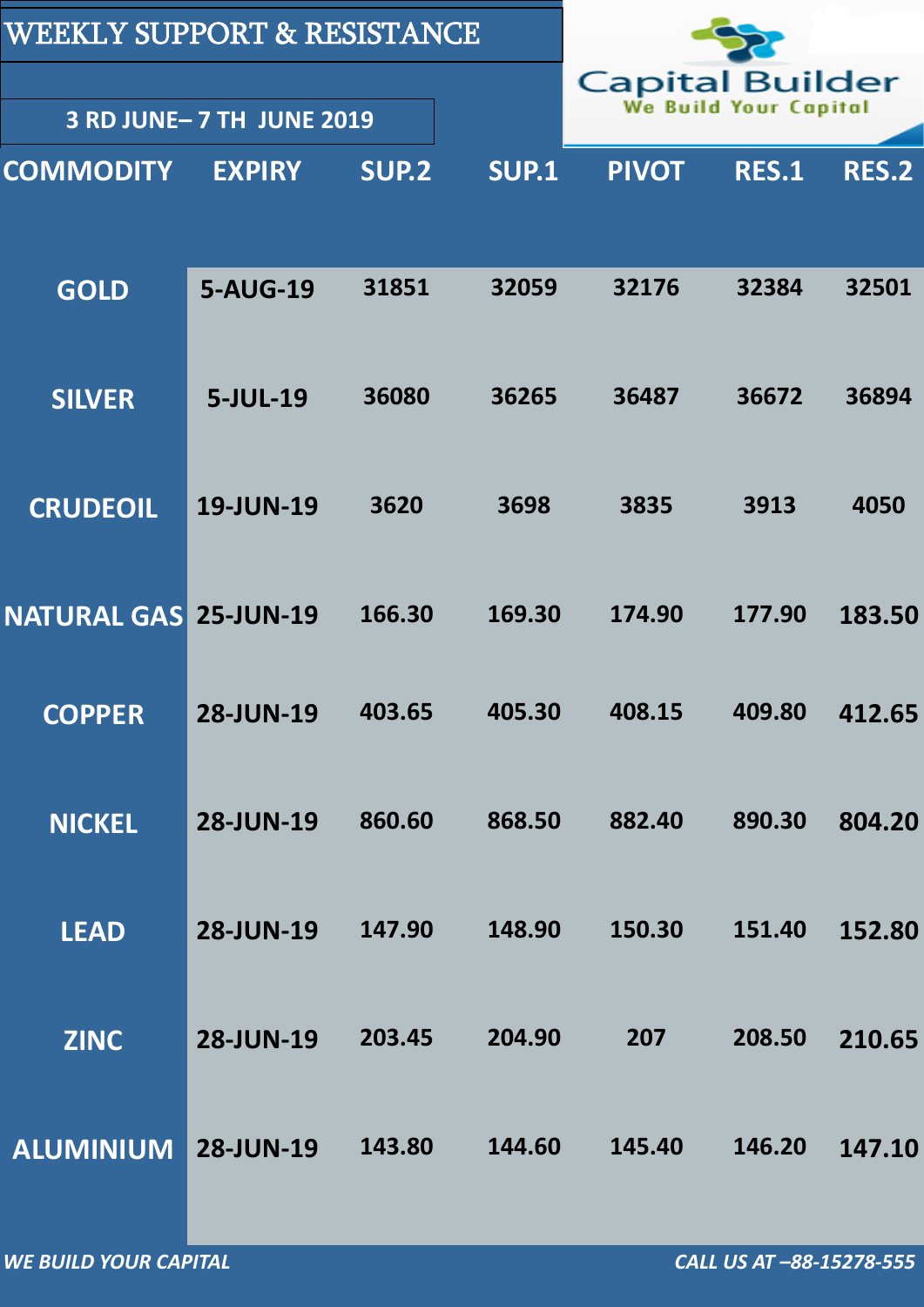

### **3 RD JUNE– 7 TH JUNE 2019**



 Oil prices headed higher on Monday after Saudi Arabia's energy minister Khalid al-Falih indicated that a consensus was emerging between OPEC and allies led by Russia over an extension of the output cut agreement. Falih insisted that the group was [near an agreement to extend their](https://www.investing.com/news/commodities-news/saudis-falih-says-opec-consensus-emerging-on-output-deal-in-second-half-1885778)  [deal,](https://www.investing.com/news/commodities-news/saudis-falih-says-opec-consensus-emerging-on-output-deal-in-second-half-1885778) which currently expires at the end of this month, to the second half of the year in an effort to rebalance the market, according to a report from Arab News. Despite some speculation of a delay until July, OPEC is still scheduled to hold its official meeting on June 25 in Vienna, with non-OPEC ministers expected to join the following day. "We will do what is needed to sustain market stability beyond June. To me, that means drawing down inventories from their currently elevated levels," Falih was quoted as saying.

# COMMODITY NEWS

# **INTERNATIONAL AND COMEX NEWS**

 Gold prices rose on Monday in Asia amid worries over Mexico and escalating trade tension between China and the U.S. [Gold futures](https://www.investing.com/commodities/gold) for June delivery, traded on the Comex division of the New York Mercantile Exchange, was up 0.4% at \$1,316.45 per ounce by 12:45 AM ET (04:45 GMT). The Trump administration announced on Thursday it will impose a 5% tariff on all imported goods from Mexico beginning June 10 and "gradually increase" that tax to 25% until the flow of undocumented mi-

grants across the border stops. The news sent the yellow metal higher. It was also boosted in the wake of more Sino-U.S. trade war jitters. China issued a white paper over the weekend that claimed the U.S. is an untrustworthy negotiator and blamed it for starting global trade problems.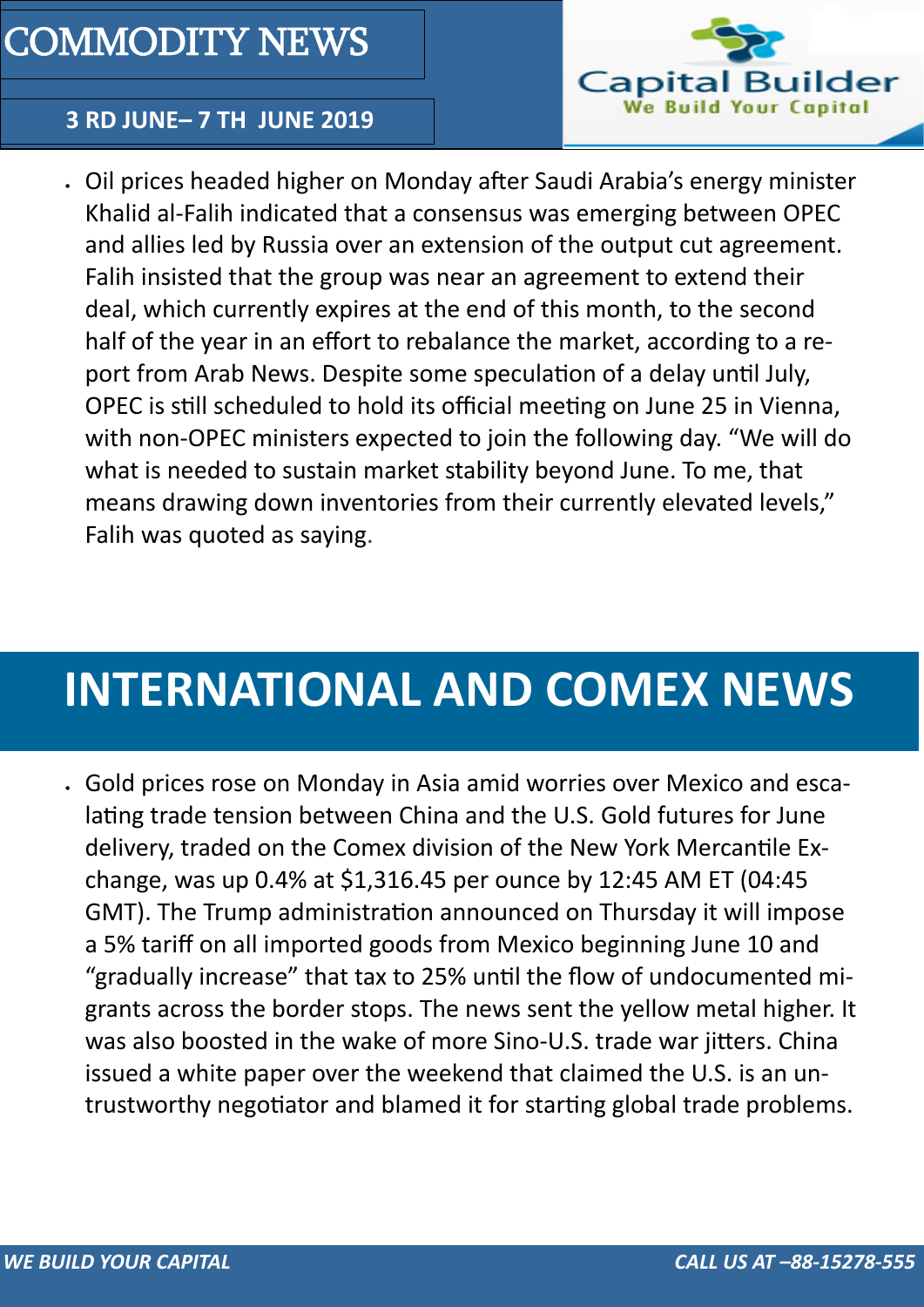**3 RD JUNE– 7 TH JUNE 2019**

# PRECIOUS AND INDUSTRY METALS

| <b>COMMODITY</b>     | <b>UNITS</b> | <b>PRICE</b> | <b>CHANGE</b> | <b>% CHANGE</b> | <b>CONTRACT</b> |
|----------------------|--------------|--------------|---------------|-----------------|-----------------|
| <b>COMEX GOLD</b>    | USD/T OZ.    | 1,322.50     | $+11.40$      | $+0.87%$        | <b>AUG 2019</b> |
| <b>GOLD SPOT</b>     | USD/T OZ.    | 1,317.84     | $+12.26$      | $+0.94%$        | N/A             |
| <b>COMEX SILVER</b>  | USD/T OZ.    | 14.70        | $+0.13$       | $+0.91%$        | <b>JUL 2019</b> |
| <b>COMEX COPPER</b>  | USD/LB.      | 263.85       | $-0.15$       | $-0.06%$        | <b>JUL 2019</b> |
| <b>PLATINUM SPOT</b> | USD/T OZ.    | 803.63       | $+9.91$       | $+1.25%$        | N/A             |

# **ENERGY COMMODITY FUTURES**

| <b>COMMODITY</b>            | <b>UNITS</b>         | <b>PRICE</b> | <b>CHANGE</b> | <b>% CHANGE</b> | <b>CONTRACT</b> |
|-----------------------------|----------------------|--------------|---------------|-----------------|-----------------|
| <b>CRUDE OIL (WTI)</b>      | USD/BBL.             | 54.08        | $+0.58$       | $+1.08%$        | <b>JUL 2019</b> |
| <b>CRUDE OIL</b><br>(BRENT) | USD/BBL.             | 62.56        | $+0.57$       | $+0.92%$        | <b>AUG 2019</b> |
| <b>RBOB GASOLINE</b>        | USD/GAL.             | 177.39       | $+0.25$       | $+0.14%$        | <b>JUL 2019</b> |
| NYMEX NATURAL<br><b>GAS</b> | USD/<br><b>MMBTU</b> | 2.44         | $-0.02$       | $-0.69%$        | <b>JUL 2019</b> |
| <b>NYMEX HEATING</b><br>OIL | USD/GAL.             | 184.78       | $+0.74$       | $+0.40%$        | <b>JUL 2019</b> |

**INTERNATIONAL MARKETS** 

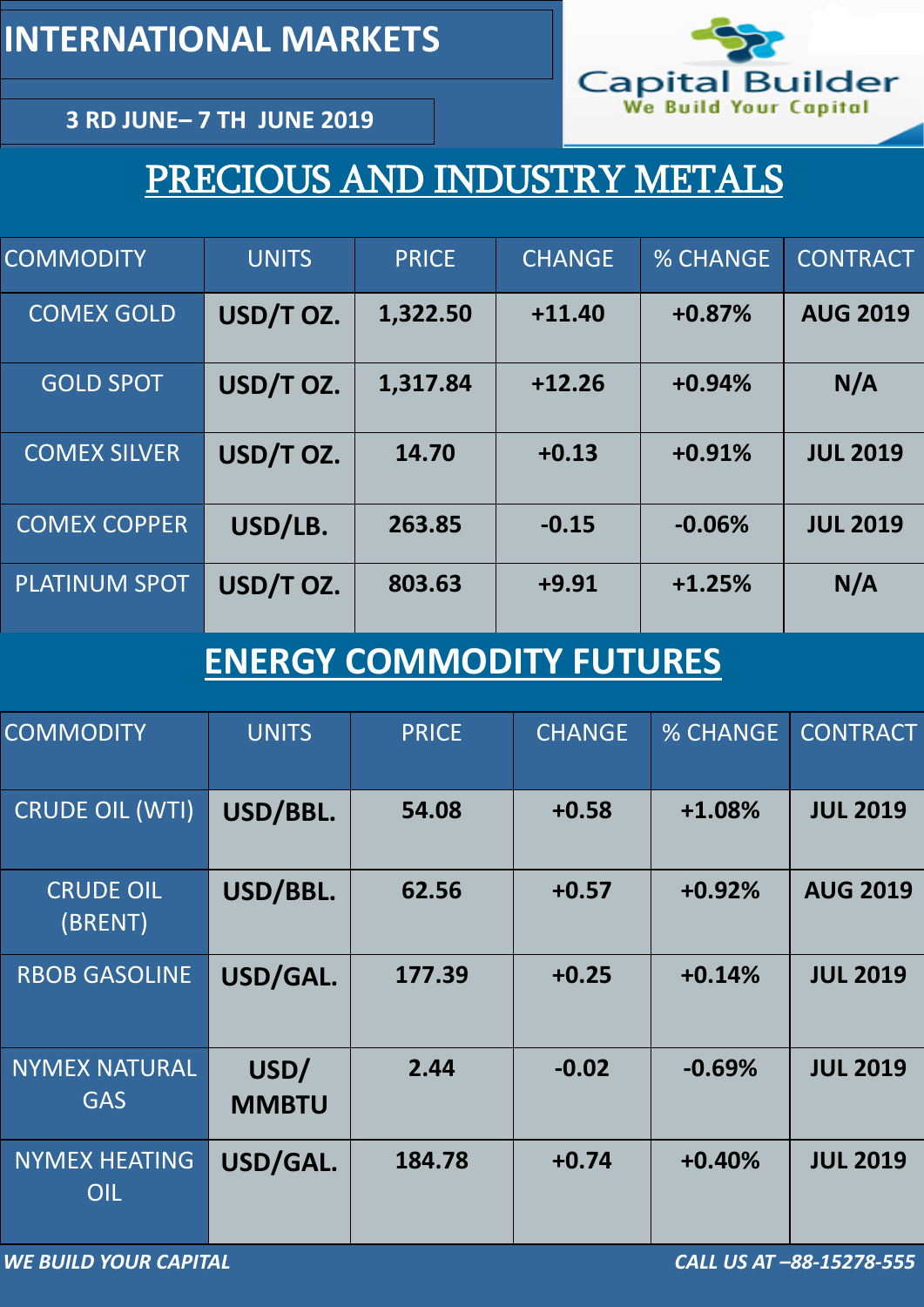## BUY SILVER (JUL) ABOVE 36490 TGTS 36790-37090 SL 36190

### **3 RD JUNE– 7 TH JUNE 2019**

## **EXPERT RECOMMENDATION (WEEKLY) (DAILY)**



### MCX GOLD



## **SELL GOLD (DEC) BELOW 29600 TGTS 29200-28900 SL 29800 BUY GOLD (JUN) ABOVE 28100 TGTS 28400-28700 SL 27800 BUY GOLD (AUG) ABOVE 31390 TGTS 31590-31790 SL 31290**

### **MCX SILVER**

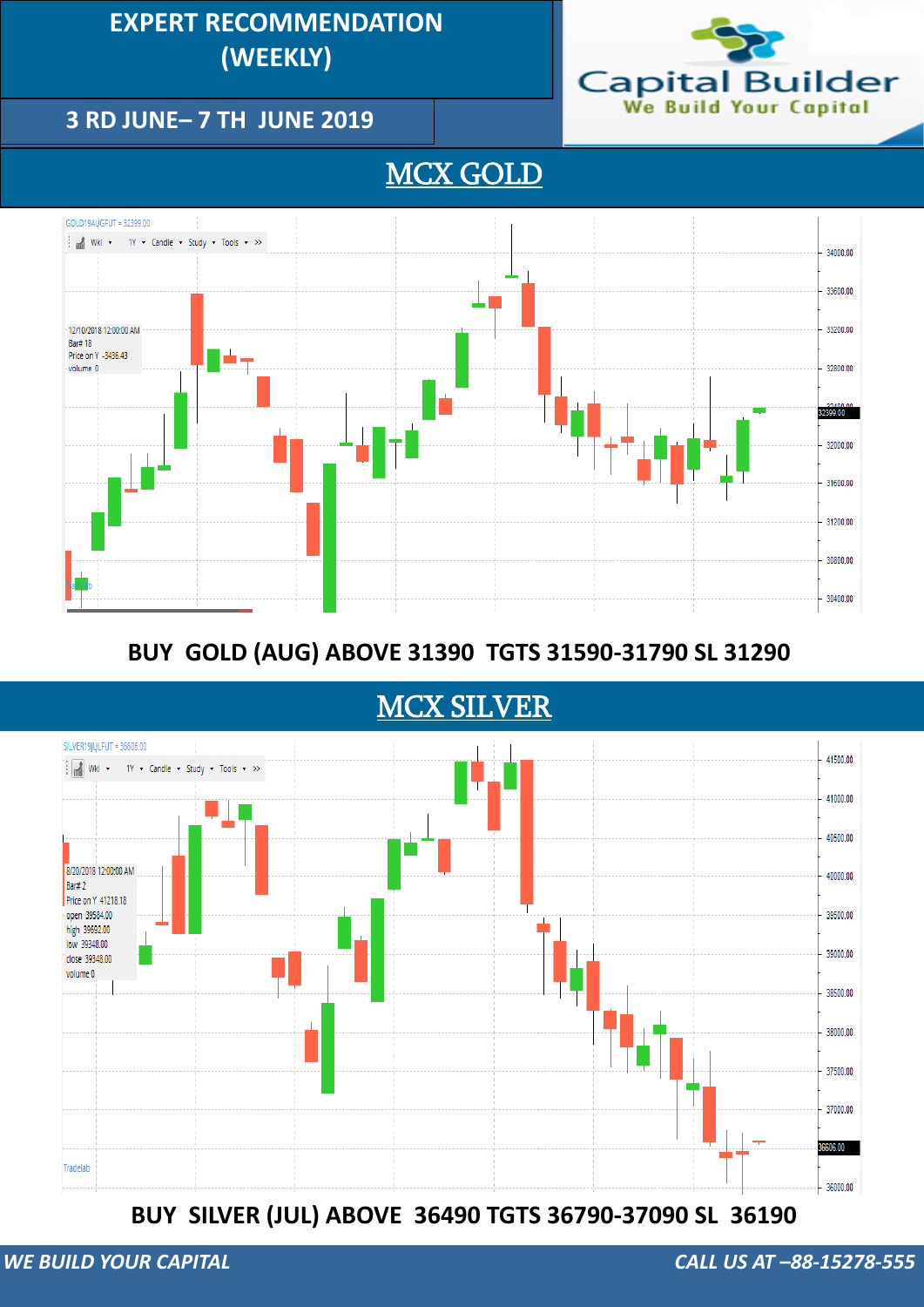### **3 RD JUNE– 7 TH JUNE 2019**

## **EXPERT RECOMMENDATION (WEEKLY)**



### MCX ZINC



### **SELL MCX ZINC (JUN) BELOW 205 TGT 202-199 SL 208**

#### **BUY MCX CRUDE OIL (JUN) ABOVE 3670 TGT 3720-3770 SL 3620**

## MCX CRUDE OIL

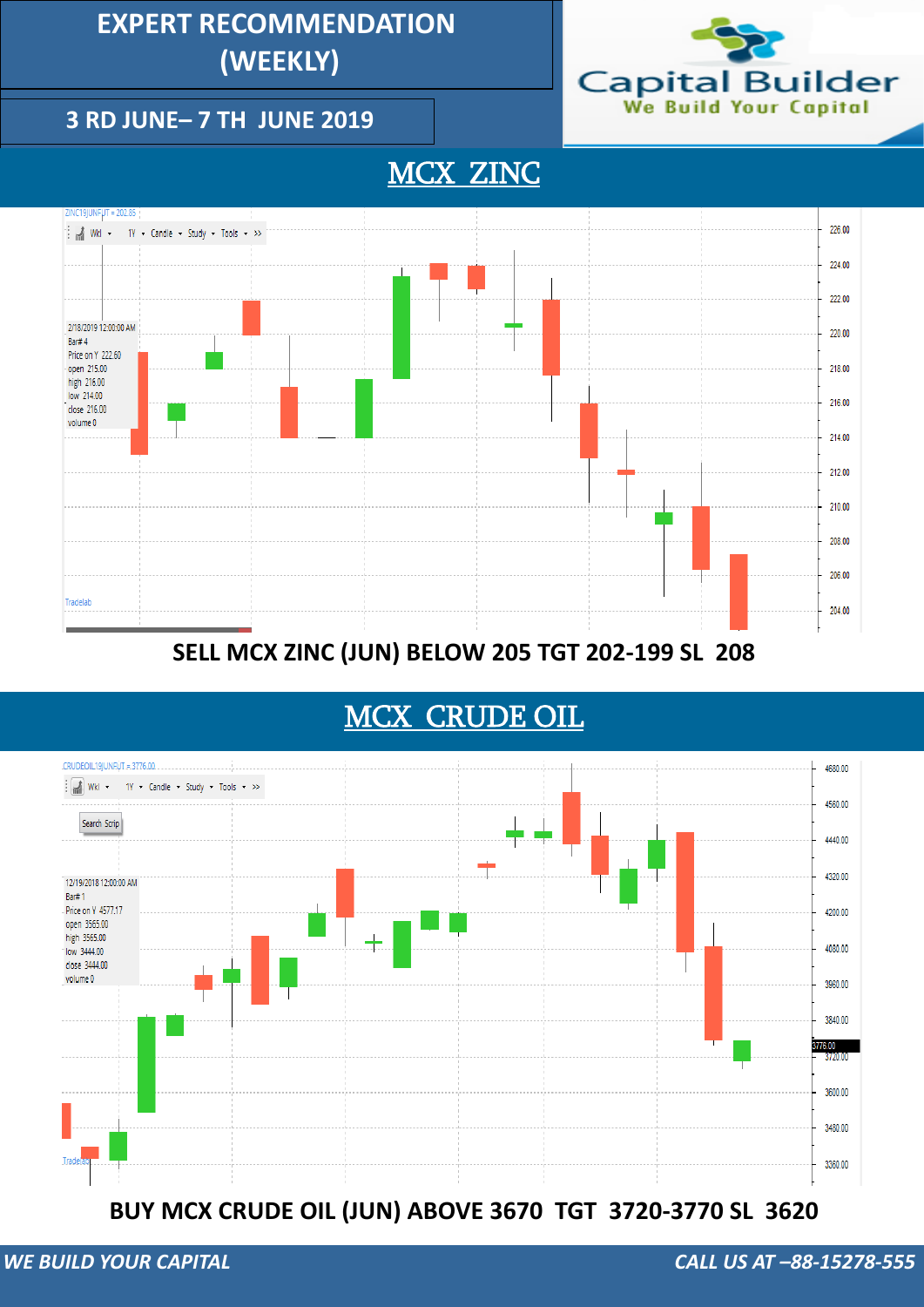*WE BUILD YOUR CAPITAL CALL US AT –88-15278-555*



| <b>U.S. ECONOMIC REPORTS</b> |                                                    |            |  |      |         |  |  |  |
|------------------------------|----------------------------------------------------|------------|--|------|---------|--|--|--|
| <b>MONDAY, JUNE 3</b>        |                                                    |            |  |      |         |  |  |  |
| 7:30 PM                      | <b>ISM MANUFACTURING PMI</b><br>53.0<br><b>MAY</b> |            |  |      |         |  |  |  |
| <b>TUESDAY, JUNE 4</b>       |                                                    |            |  |      |         |  |  |  |
| 7:25 PM                      | <b>FED CHAIR POWELL SPEAKS</b>                     | <b>MAY</b> |  |      |         |  |  |  |
|                              | <b>WEDNESDAY, JUNE 5</b>                           |            |  |      |         |  |  |  |
| 7:30 PM                      | <b>ISM NON-MANUFACTURING</b><br><b>PMI</b>         | <b>MAY</b> |  | 55.6 | 55.5    |  |  |  |
| 8:00 PM                      | <b>CRUDEOIL INVENTORIES</b>                        | <b>MAY</b> |  |      | $-0.3M$ |  |  |  |
| <b>TURSDAY, JUNE 6</b>       |                                                    |            |  |      |         |  |  |  |
| 6:00 PM                      | <b>TRADE BALANCE</b>                               | <b>MAY</b> |  |      | $-3.2B$ |  |  |  |